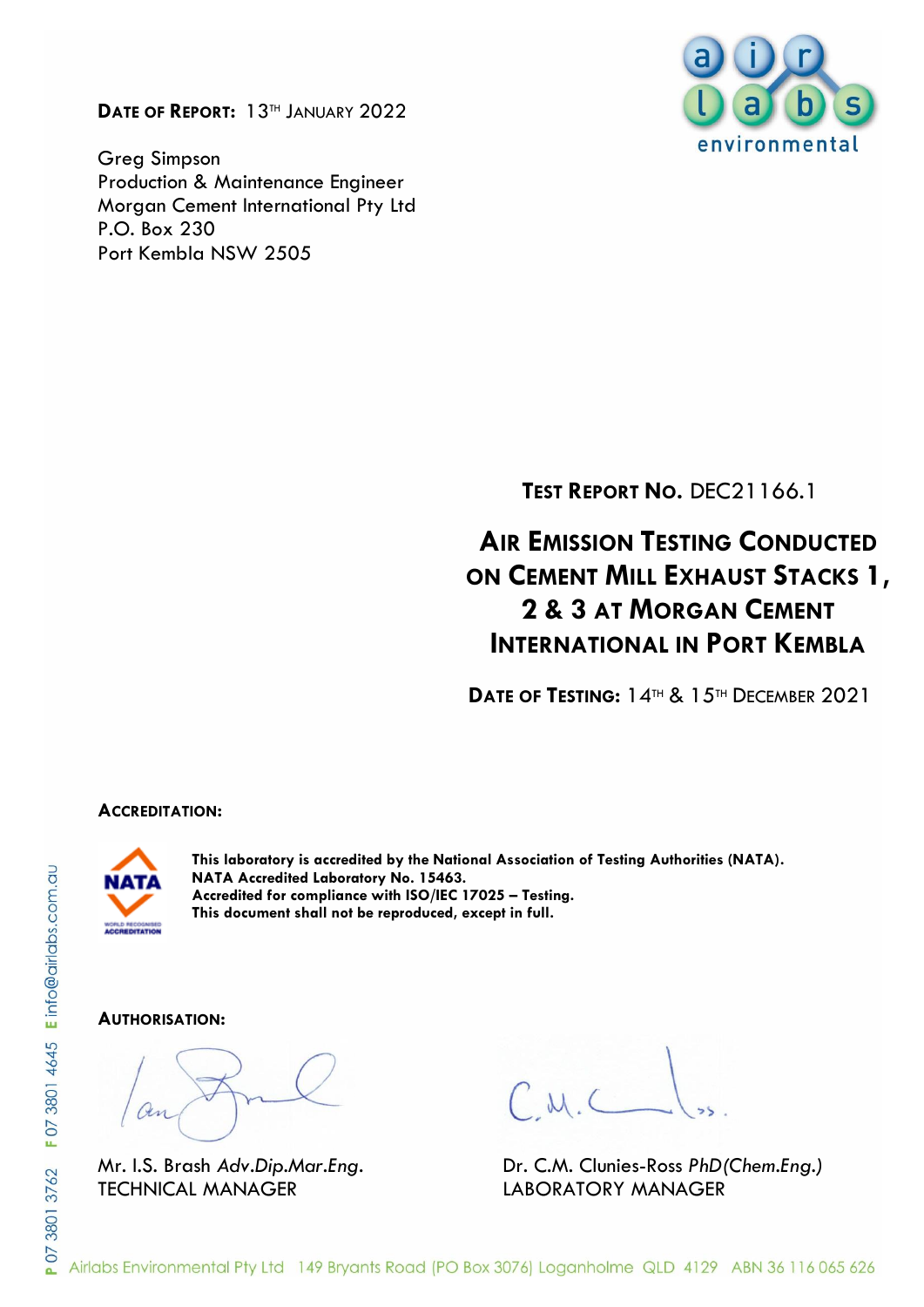# TABLE OF CONTENTS

|                                                                                                                       | Page |
|-----------------------------------------------------------------------------------------------------------------------|------|
|                                                                                                                       |      |
|                                                                                                                       |      |
|                                                                                                                       |      |
| SUITABILITY OF SAMPLING PLANE <b>[19] THE CONSUMING PLANE</b> 2011 2012 12:00 FLANE 2012 12:00 FLANE 2012 12:00 FLANE |      |
|                                                                                                                       |      |
| RESULTS 2 - 13                                                                                                        |      |

#### *List of Tables*

|                                                                                                    | 3    |
|----------------------------------------------------------------------------------------------------|------|
| Table 2: Summary of Test Methods                                                                   | 3    |
|                                                                                                    |      |
|                                                                                                    |      |
|                                                                                                    |      |
| Table 6: Sampling Plane Details for the Cement Mill 3 Exhaust Duct                                 |      |
| Table 7: Sampling Conditions for the Cement Mill 1 Exhaust Duct on 14 <sup>th</sup> December 20218 |      |
|                                                                                                    |      |
|                                                                                                    |      |
| <b>Table 10:</b> Cement Mill 1 Concentration of Type 2 Substances and their Compounds              | . 9  |
| Table 11: Sampling Conditions for the Cement Mill 2 Exhaust Duct on 15th December 202110           |      |
| <b>Table 12:</b> Test Results for the Cement Mill 2 Exhaust Duct on 15 <sup>th</sup> December 2021 | 10   |
| <b>Table 13:</b> Cement Mill 2 Concentration of Type 1 Substances and their Compounds11            |      |
| <b>Table 14:</b> Cement Mill 2 Concentration of Type 2 Substances and their Compounds              | . 11 |
| Table 15: Sampling Conditions for the Cement Mill 3 Exhaust Duct on 14th December 202112           |      |
| Table 16: Test Results for the Cement Mill 3 Exhaust Duct on 14th December 2021                    | 12   |
| Table 17: Cement Mill 3 Concentration of Type 1 Substances and their Compounds13                   |      |
| Table 18: Cement Mill 3 Concentration of Type 2 Substances and their Compounds13                   |      |
|                                                                                                    |      |

#### *List of Figures*

| Figure 1: Cement Mill 1 Exhaust Duct |  |
|--------------------------------------|--|
| Figure 2: Cement Mill 2 Exhaust Duct |  |
| Figure 3: Cement Mill 3 Exhaust Duct |  |
|                                      |  |

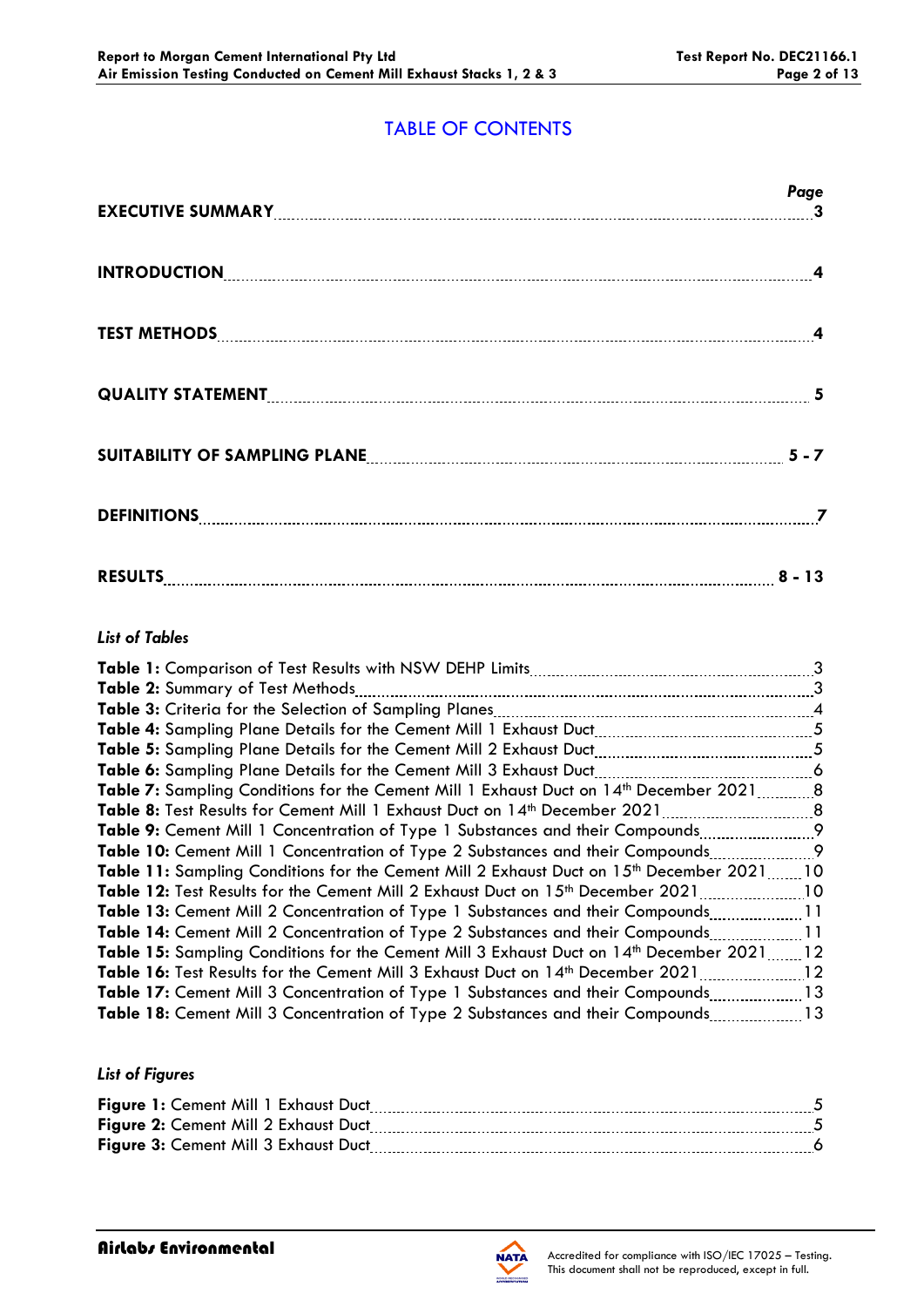### EXECUTIVE SUMMARY

AirLabs Environmental Pty Ltd was commissioned by Morgan Cement International Pty Ltd to monitor stack emissions from Mills 1, 2 & 3 Exhaust Stacks. All sampling was conducted by Airlabs Environmental on the 14<sup>th</sup> & 15<sup>th</sup> December 2021.

Analysis was undertaken by Airlabs Environmental and the National Measurement Institute (NMI) in accordance with our terms of NATA accreditation. Unless otherwise indicated, the methods cited in this report have been performed without deviation.

The following results comparison table shows that the concentrations of all analytes were below the limits set by the NSW DEHP (refer to Licence No. -12643, issued on 06<sup>th</sup> September 2016).

| <b>Release Point</b> | <b>Parameter</b>            | <b>Concentration</b><br>(mg/m <sup>3</sup> ) | <b>NSWEPA</b><br><b>Concentration</b><br>Limit<br>(mg/m <sup>3</sup> ) |
|----------------------|-----------------------------|----------------------------------------------|------------------------------------------------------------------------|
| Mill 1               | Total solid particles (TSP) | 2.4                                          | 20                                                                     |
|                      | Type 1 & 2 Substances       | 0.0036                                       | 1.0                                                                    |
| Mill 2               | Total solid particles (TSP) | 1.5                                          | 20                                                                     |
|                      | Type 1 & 2 Substances       | 0.0042                                       | 1.0                                                                    |
| Mill 3               | Total solid particles (TSP) | 1.0                                          | 20                                                                     |
|                      | Type 1 & 2 Substances       | 0.0027                                       | 1.0                                                                    |

**Table 1:** Comparison of Test Results with NSW DEHP Limits

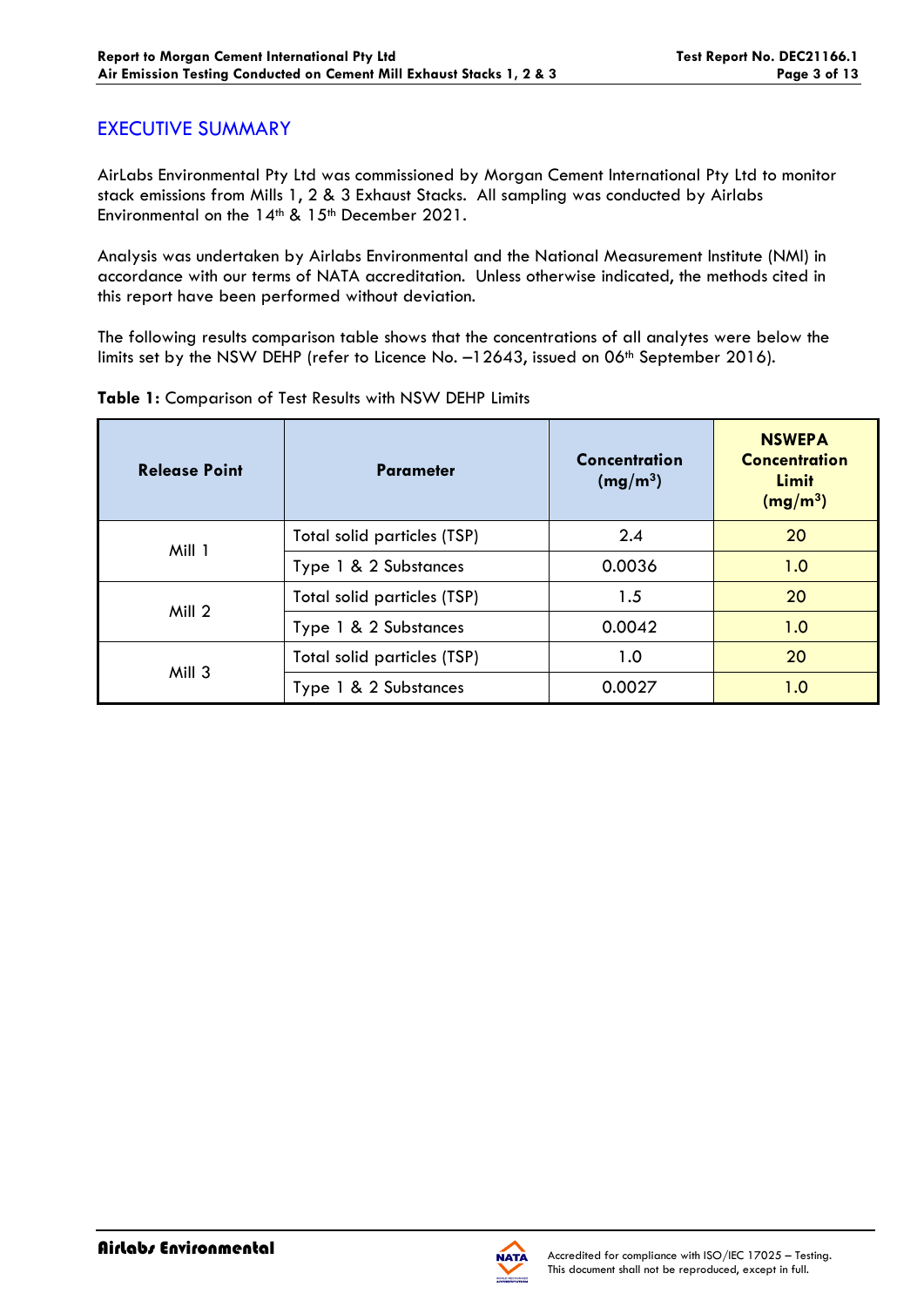### **INTRODUCTION**

Airlabs Environmental Pty Ltd was commissioned by Morgan Cement International Pty Ltd to conduct air emissions monitoring of the exhaust ducts leaving Cement Mills 1, 2 and 3 for the following parameters:

- Gas velocity and volume flow rate
- **Temperature**
- Concentration of water vapour (moisture content)
- Concentration of oxygen and carbon dioxide
- Dry molecular weight & density of gases
- Concentration and mass emission rate of:
	- total solid particles
		- type 1 & 2 substances.

All sampling was conducted on  $14<sup>th</sup>$  &  $15<sup>th</sup>$  December 2021.

# TEST METHODS

All sampling was undertaken by Airlabs Environmental. Airlabs Environmental is NATA accredited for all sampling undertaken for this project (NATA Accredited Laboratory No. 15463). Analysis was undertaken by Airlabs Environmental in accordance with our terms of accreditation. Specific details of the test methods used are available upon request.

|                                 |                            | <b>Method</b>             | <b>Estimated</b>                         | <b>NATA Accredited</b> |                 |
|---------------------------------|----------------------------|---------------------------|------------------------------------------|------------------------|-----------------|
| <b>Test Parameter</b>           | <b>Test Method</b>         | <b>Detection</b><br>Limit | <b>Measurement</b><br><b>Uncertainty</b> | Sampling               | <b>Analysis</b> |
| Sample plane criteria           | NSWEPA TM-1                | NA.                       | NA.                                      | $\checkmark$           | <b>NA</b>       |
| Gas velocity                    | NSWEPA TM-2                | $3 \text{ m/s}$           | ±13%                                     | $\checkmark$           | <b>NA</b>       |
| Temperature                     | NSWEPA TM-2                | 273K (0°C)                | $\pm 2.6\%$                              | $\sqrt{}$              | <b>NA</b>       |
| Moisture content                | NSWEPA TM-22               | $0.2\%$ v/v               | ±12%                                     | $\checkmark$           | $\checkmark$    |
| Oxygen & carbon dioxide         | NSWEPA TM-24 &<br>$TM-25$  | $0.1\%$ v/v               | ± 6%                                     | $\checkmark$           |                 |
| <b>Total solid particulates</b> | NSWEPA TM-15               | 0.5 mg/m <sup>3</sup>     | $\pm$ 15%                                | $\checkmark$           |                 |
| Type 1 & 2 Substances           | NSW EPA TM-<br>12, 13 & 14 | $0.05$ mg/m3              | $\pm 29\%$                               |                        |                 |

**Table 2:** Summary of Test Methods

**1**. Type 1 & 2 Substances analyses were performed by NMI, with results included in their Report No. RN1339098.

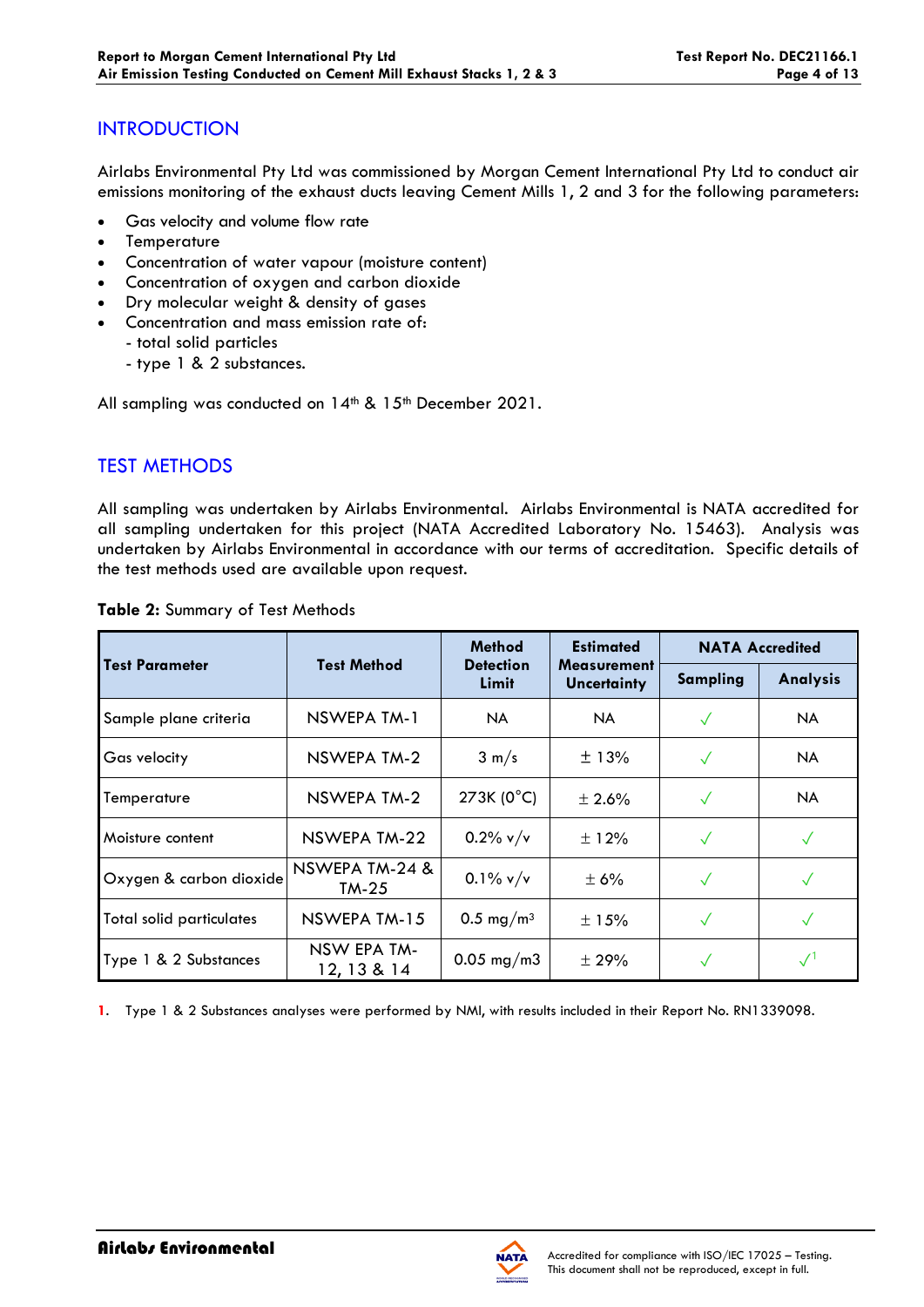### QUALITY STATEMENT

AirLabs Environmental is committed to providing the highest quality data to all our clients, as reflected in our ISO 17025 (NATA) accreditation. This requires strict adherence to and continuous improvement of all our processes and test work. Our goal is to exceed the QA/QC requirements as set by our clients and appropriate governmental entities and to ensure that all data generated is scientifically valid and defensible.

Airlabs Environmental is NATA accredited for all sampling undertaken for this project. Analysis was undertaken by the Airlabs Environmental in accordance with our terms of accreditation.

### SUITABILITY OF SAMPLING PLANE

The criteria for sampling planes as specified in AS4323.1-1995 'Stationary Source Emissions, Method 1: Selection of Sampling Provisions' states that, in the absence of cyclonic flow activity, ideal sampling plane conditions are found to exist at the positions given in Table 3 below:

| <b>Type of flow disturbance</b>                          | Minimum distance upstream<br>from disturbance, diameters<br>(D) | Minimum distance<br>downstream from<br>disturbance, diameters<br>(D) |
|----------------------------------------------------------|-----------------------------------------------------------------|----------------------------------------------------------------------|
| Bend, connection, junction,<br>direction change          | >2D                                                             | >6D                                                                  |
| Louvre, butterfly damper<br>(partially closed or closed) | >3D                                                             | >6D                                                                  |
| Axial fan                                                | >3D                                                             | >8D (see Note)                                                       |
| Centrifugal fan                                          | >3D                                                             | >6D                                                                  |

#### **Table 3:** Criteria for the Selection of Sampling Planes

**NOTE:** The plane should be selected as far as practicable from a fan. Flow straighteners may be required to ensure the position chosen meets the check criteria listed in Items (a) to (f) below.

Section 4.1 of AS 4323.1-1995 (Ideal Sampling Positions) states that the location of the sampling plane shall be such that it meets the following criteria:

- (a) The gas flow is basically in the same direction at all points along each sampling traverse.
- (b) The gas velocity at all sampling points is greater than  $3 \text{ m/s}$ .
- (c) The gas flow profile at the sampling plane shall be steady, evenly distributed and not have a cyclonic component which exceeds an angle of 15° to the duct axis, when measured near the periphery of a circular sampling plane.
- (d) The temperature difference between adjacent points of the survey along each sampling traverse is less than 10% of the absolute temperature, and the temperature at any point differs by less than 10% from the mean.
- (e) The ratio of the highest to lowest pitot pressure difference shall not exceed 9:1 and the ratio of highest to lowest gas velocities shall not exceed 3:1. For isokinetic testing with the use of impingers, the gas velocity ratio across the sampling plane should not exceed 1.6:1.
- (f) The gas temperature at the sampling plane should preferably be above the dewpoint.

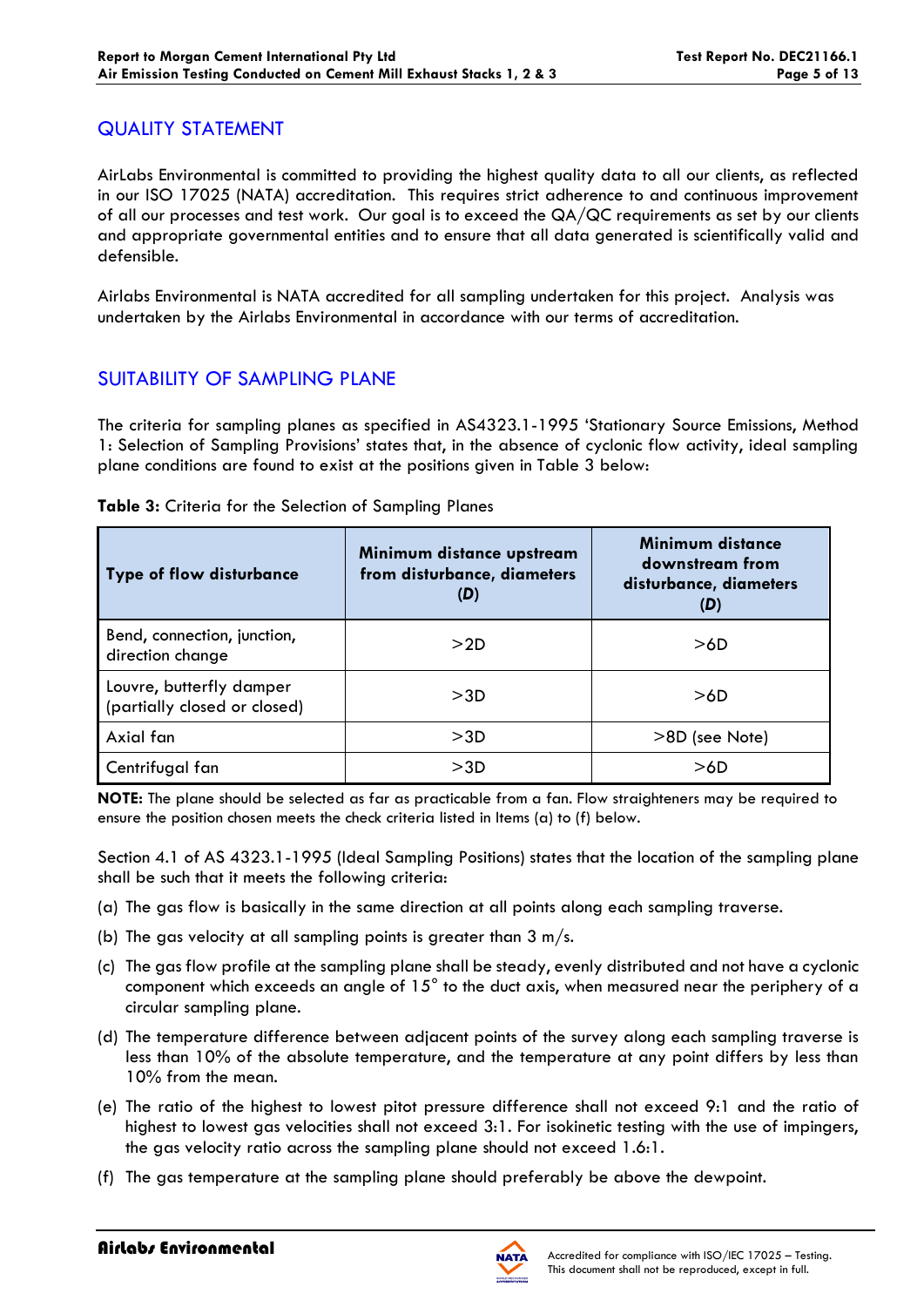### SUITABILITY OF SAMPLING PLANE Continued

When the criteria in Table 3 cannot be met, a greater number of sampling points is used in order to retain as much accuracy as is practicable, as outlined in Section 4.2 of AS 4323.1-1995 (Non-Ideal Sampling Positions). The sampling plane details and required number of sampling points for Cement Mills 1, 2 and 3 are given in Tables 4, 5 and 6 below:

**Table 4:** Sampling Plane Details for the Cement Mill 1 Exhaust Duct **Figure 1:** Cement Mill 1 Exhaust Duct

| Parameter                                     |                          |
|-----------------------------------------------|--------------------------|
| Stack Shape                                   | Circular                 |
| Actual Stack Internal Diameter (m)            | 0.850                    |
| Direction of Air Flow                         | Vertical                 |
| Type of Disturbance, Upstream                 | Bend                     |
| <b>Distance from Upstream Disturbance</b>     | 4 D (< 6D)               |
| Type of Disturbance, Downstream               | <b>Butterfly damper</b>  |
| Distance to Downstream Disturbance            | 1 D (< 3 D)              |
| Compliance with AS 4323.1, Ideal Conditions   | No                       |
| Standard No. of Sampling Points per Traverse  | 6                        |
| <b>Number of Traverses</b>                    | $\mathfrak{p}$           |
| <b>Correction Factor</b>                      | 1.265                    |
| Corrected No. of Sampling Points per Traverse | 8                        |
| Total No. of Sampling Points                  | 16                       |
| Stratified                                    | No                       |
| Cyclonic                                      | No ( $\leq 15^{\circ}$ ) |
| <b>Velocity Difference</b>                    | 1.2:1 $(< 1.6:1)$        |
| Absolute Temperature Difference (K)           | < 10%                    |
| Minimum Velocity at any Sample Point (m/s)    | > 3                      |



**Table 5:** Sampling Plane Details for the Cement Mill 2 Exhaust Duct **Figure 2:** Cement Mill 2 Exhaust Duct

| <b>Parameter</b>                              |                         |
|-----------------------------------------------|-------------------------|
| <b>Stack Shape</b>                            | Circular                |
| Actual Stack Internal Diameter (m)            | 0.850                   |
| Direction of Air Flow                         | Vertical                |
| Type of Disturbance, Upstream                 | Bend                    |
| <b>Distance from Upstream Disturbance</b>     | 4 D (< 6D)              |
| Type of Disturbance, Downstream               | <b>Butterfly damper</b> |
| <b>Distance to Downstream Disturbance</b>     | 1 D (< 3 D)             |
| Compliance with AS 4323.1, Ideal Conditions   | No.                     |
| Standard No. of Sampling Points per Traverse  | 6                       |
| <b>Number of Traverses</b>                    | っ                       |
| <b>Correction Factor</b>                      | 1.265                   |
| Corrected No. of Sampling Points per Traverse | 8                       |
| <b>Total No. of Sampling Points</b>           | 16                      |
| <b>Stratified</b>                             | No                      |
| Cyclonic                                      | No $(< 15^{\circ})$     |
| <b>Velocity Difference</b>                    | $1.1:1 \leq 1.6:1$      |
| Absolute Temperature Difference (K)           | < 10%                   |
| Minimum Velocity at any Sample Point (m/s)    | $>$ 3                   |



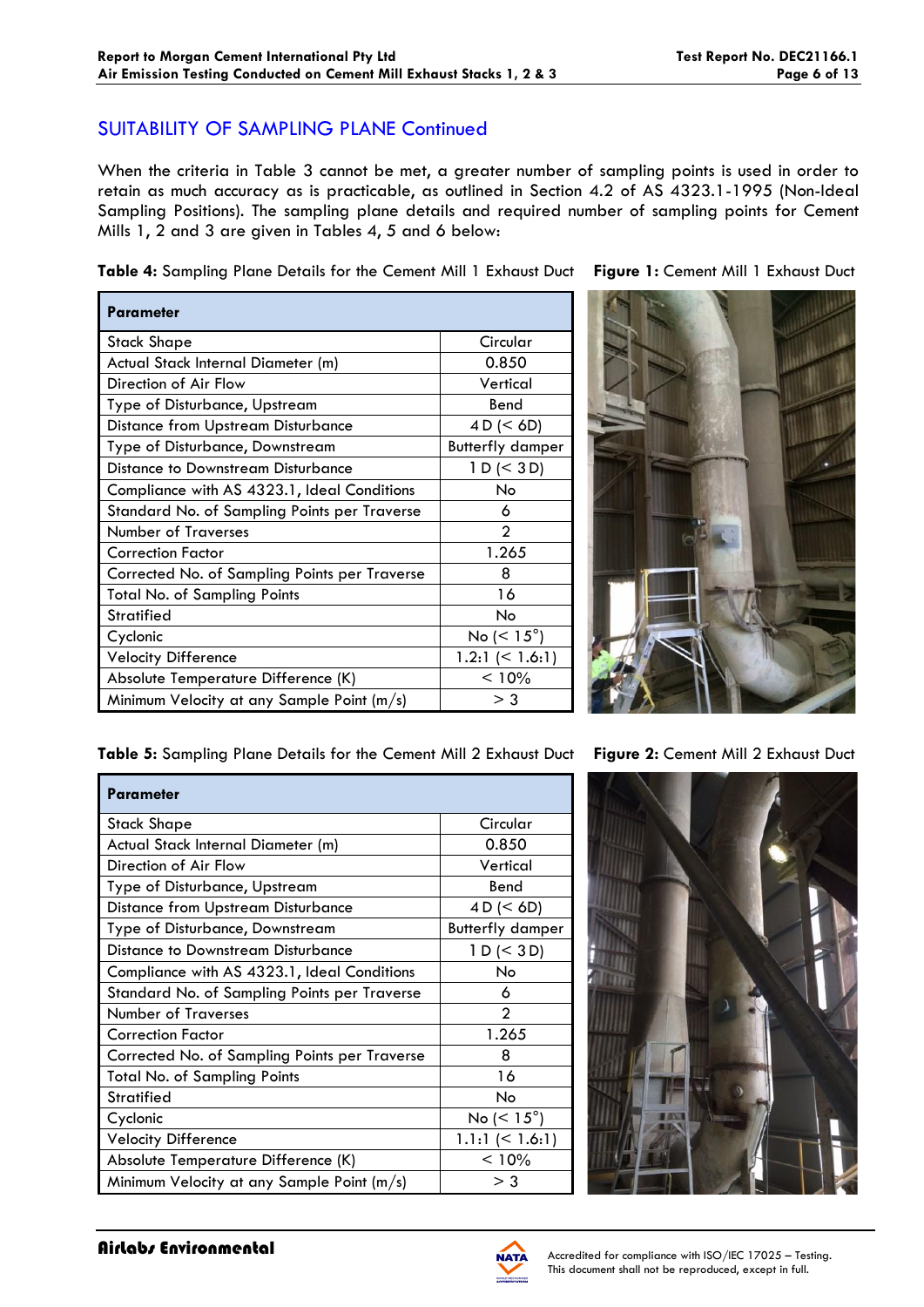# SUITABILITY OF SAMPLING PLANE Continued

**Table 6:** Sampling Plane Details for the Cement Mill 3 Exhaust Duct **Figure 3:** Cement Mill 3 Exhaust Duct

| Parameter                                     |                       |
|-----------------------------------------------|-----------------------|
| <b>Stack Shape</b>                            | Rectangular           |
| Actual Duct Internal Diameter (m)             | $1.77 * 0.800$        |
| Direction of Discharge to Air                 | Horizontal            |
| Type of Disturbance, Upstream                 | Centrifugal Fan       |
| <b>Distance from Upstream Disturbance</b>     | 3.4 D (< 6 D)         |
| Type of Disturbance, Downstream               | Duct Exit             |
| Distance to Downstream Disturbance            | 4.9 D ( $>$ 2 D)      |
| Compliance with AS 4323.1, Ideal Conditions   | No                    |
| Standard No. of Sampling Points per Traverse  | 2                     |
| <b>Number of Traverses</b>                    | 3                     |
| Correction Factor                             | 1.15                  |
| Corrected No. of Sampling Points per Traverse | 3                     |
| <b>Total No. of Sampling Points</b>           | 9                     |
| Stratified                                    | No                    |
| Cyclonic                                      | No ( $< 15^{\circ}$ ) |
| <b>Velocity Difference</b>                    | $1.3:1 \leq 1.6:1$    |
| Absolute Temperature Difference (K)           | < 10%                 |
| Minimum Velocity at any Sample Point (m/s)    | $>$ 3                 |



# **DEFINITIONS**

| 'NSWEPA'            | New South Wales Environment Protection Authority.                                   |
|---------------------|-------------------------------------------------------------------------------------|
| 'USEPA'             | United States Environmental Protection Agency.                                      |
| 'NA'                | Not applicable.                                                                     |
| 'Am <sup>3</sup> '  | Actual gas volume at stack conditions.                                              |
| 'STP'               | Standard temperature and pressure (0°C and 101.3 kPa).                              |
| $\frac{10}{6}$ v/v' | Percent, volumetric basis.                                                          |
| 'm <sup>3</sup>     | Normalised gas volume in dry cubic metres at STP.                                   |
| 'mg/m <sup>3'</sup> | Milligrams (10 <sup>-3</sup> grams) of substance per dry cubic meter of gas at STP. |
| 'g/sec'             | Grams of substance discharged per second.                                           |
|                     |                                                                                     |

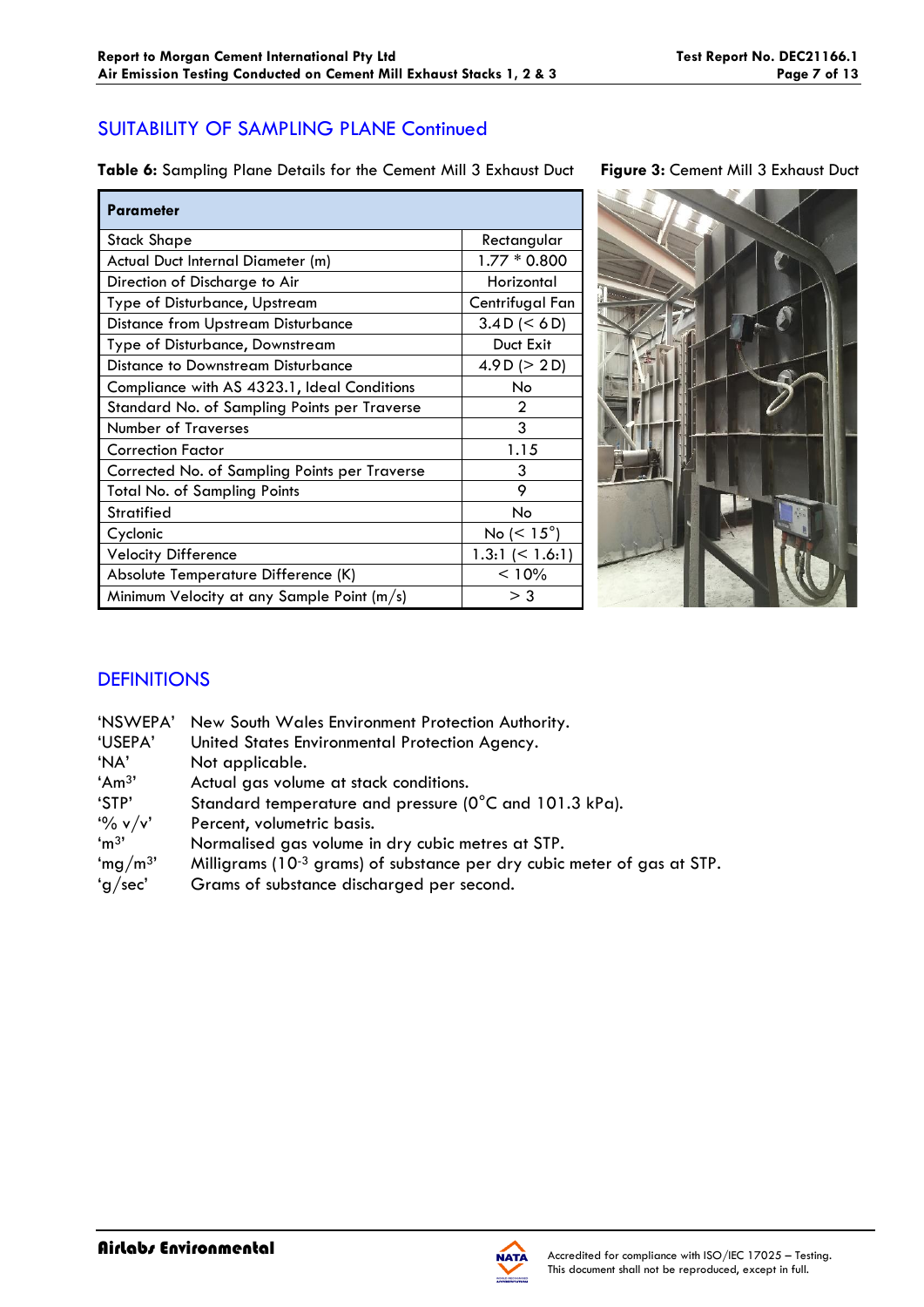### **RESULTS**

| Company                  | Morgan Cement International Pty Ltd         |
|--------------------------|---------------------------------------------|
| <b>Site</b>              | Foreshore Rd, Port Kembla                   |
| <b>Date of Test</b>      | 14 <sup>th</sup> December 2021              |
| <b>Source Tested</b>     | Cement Mill 1 Exhaust Duct - EPA ID No.4    |
| <b>Sampling Period</b>   | $10:28 - 11:28$                             |
| <b>Testing Officers</b>  | I Brash                                     |
| <b>Sampling Position</b> | Two 110 mm flanges in a circular metal duct |

| Table 7: Sampling Conditions for the Cement Mill 1 Exhaust Duct |  |
|-----------------------------------------------------------------|--|
|-----------------------------------------------------------------|--|

| <b>Sampling Conditions</b>                                |                    |
|-----------------------------------------------------------|--------------------|
| Duct dimensions at sampling plane (m)                     | 0.850              |
| Average gas temperature (K)                               | 335 (62 $\circ$ C) |
| Average gas velocity $(m/s)$                              | 14.6               |
| Actual gas flow rate $(Am3/sec)$                          | 8.30               |
| Average moisture content $(\%v/v)$                        | 0.76               |
| Barometric pressure (mB)                                  | 1011.8             |
| Static pressure (mB)                                      | $-24.0$            |
| Stack pressure (mB)                                       | 987.8              |
| Average gas flow rate at STP, dry ( $m^3$ /sec)           | 6.71               |
| Average oxygen concentration $(\%v/v)$                    | 20.9               |
| Average carbon dioxide concentration ( $\frac{9}{9}$ v/v) | 0.10               |
| Dry gas density of stack gas ( $\text{kg}/\text{m}^3$ )   | 1.287              |
| Dry molecular weight of stack gas (g/g mole)              | 28.85              |
| Wet molecular weight of stack gas $(g/g \text{ mole})$    | 28.77              |

#### **Table 8:** Test Results for Cement Mill 1 Exhaust

| I Parameter                        | Concentration<br>(mg/m <sup>3</sup> ) | <b>NSWEPA Limit</b><br>(mg/m <sup>3</sup> ) | <b>Emission Rate</b><br>(g/sec) |
|------------------------------------|---------------------------------------|---------------------------------------------|---------------------------------|
| Total solid particles (TSP)        | 2.4                                   | 20                                          | 0.016                           |
| Type 1 & 2 substances <sup>a</sup> | 0.0036                                | 1.0                                         | 0.000024                        |



**a** Type 1 & 2 substances include As, Be, Cd, Cr, Co, Hg, Mn, Ni, Pb, Sb, Se, Sn, V & their compounds (refer to Table 9 & 10).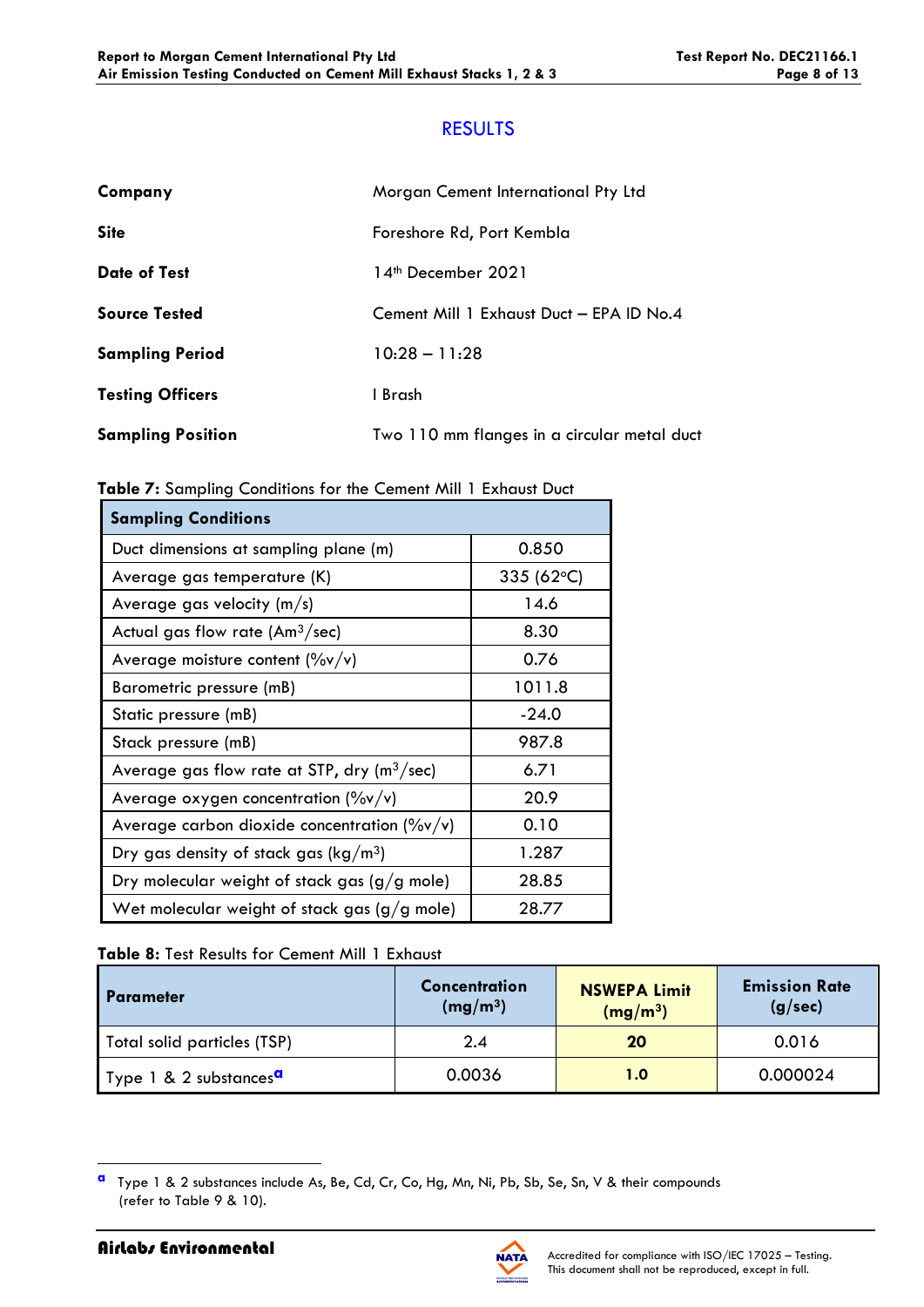### RESULTS – Continued

| <b>Metal/Metal Compound</b>               | Concentration<br>(mg/Nm <sup>3</sup> ) | <b>Emission Rate</b><br>(g/sec) |
|-------------------------------------------|----------------------------------------|---------------------------------|
| Antinomy (Sb) & its compounds             | 0.000015                               | 0.00000010                      |
| Arsenic (As) & its compounds              | < 0.00006                              | < 0.0000004                     |
| Cadmium (Cd) & its compounds              | 0.000013                               | 0.000000088                     |
| Lead (Pb) & its compounds                 | 0.00074                                | 0.0000050                       |
| Mercury (Hg) & its compounds              | 0.000021                               | 0.00000014                      |
| Total Type 1 substances & their compounds | 0.00079                                | 0.0000053                       |

Table 10: Concentration of Type 2 Substances and their Compounds - 14<sup>th</sup> December 2021

| <b>Metal/Metal Compound</b>               | Concentration<br>(mg/Nm <sup>3</sup> ) | <b>Emission Rate</b><br>(g/sec) |
|-------------------------------------------|----------------------------------------|---------------------------------|
| Beryllium (Be) & its compounds            | < 0.00006                              | < 0.0000004                     |
| Chromium (Cr) & its compounds             | 0.00047                                | 0.0000031                       |
| Cobalt (Co) & its compounds               | 0.000023                               | 0.00000016                      |
| Manganese (Mn) & its compounds            | 0.0016                                 | 0.000011                        |
| Nickel (Ni) & its compounds               | 0.00043                                | 0.0000029                       |
| Selenium (Se) & its compounds             | < 0.00006                              | < 0.0000004                     |
| Tin (Sn) & its compounds                  | 0.000066                               | 0.00000044                      |
| Vanadium (V) & its compounds              | 0.00015                                | 0.0000010                       |
| Total Type 2 substances & their compounds | 0.0027                                 | 0.000018                        |

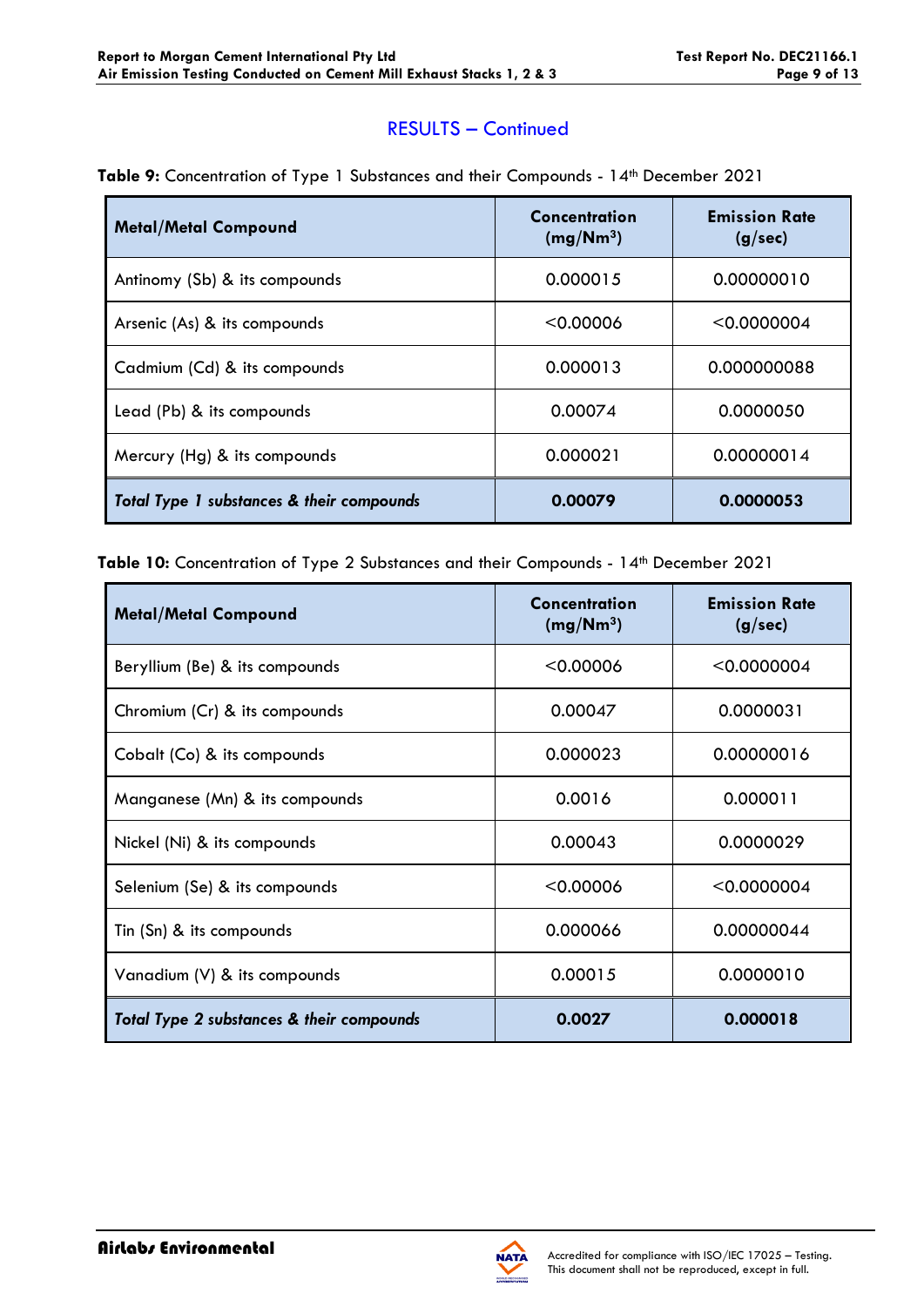# RESULTS Continued

| Company                  | Morgan Cement International Pty Ltd         |
|--------------------------|---------------------------------------------|
| <b>Site</b>              | Foreshore Rd, Port Kembla                   |
| <b>Date of Test</b>      | 1.5 <sup>th</sup> December 2021             |
| <b>Source Tested</b>     | Cement Mill 2 Exhaust Duct - EPA ID No.2    |
| <b>Sampling Period</b>   | $09:41 - 10:41$                             |
| <b>Testing Officers</b>  | I Brash                                     |
| <b>Sampling Position</b> | Two 110 mm flanges in a circular metal duct |

| Table 11: Sampling Conditions for the Cement Mill 2 Exhaust Duct |  |
|------------------------------------------------------------------|--|
|------------------------------------------------------------------|--|

| <b>Sampling Conditions</b>                              |             |
|---------------------------------------------------------|-------------|
| Duct dimensions at sampling plane (m)                   | 0.850       |
| Average gas temperature (K)                             | 340 (67 °C) |
| Average gas velocity $(m/s)$                            | 13.0        |
| Actual gas flow rate $(Am3/sec)$                        | 7.40        |
| Average moisture content $(\%v/v)$                      | 1.06        |
| Barometric pressure (mB)                                | 1009.8      |
| Static pressure (mB)                                    | $-18.3$     |
| Stack pressure (mB)                                     | 991.5       |
| Average gas flow rate at STP, dry ( $m^3$ /sec)         | 5.88        |
| Average oxygen concentration $(\%v/v)$                  | 20.9        |
| Average carbon dioxide concentration $(\frac{9}{9}v/v)$ | 0.10        |
| Dry gas density of stack gas ( $\text{kg}/\text{m}^3$ ) | 1.287       |
| Dry molecular weight of stack gas $(g/g$ mole)          | 28.85       |
| Wet molecular weight of stack gas $(g/g$ mole)          | 28.74       |

**Table 12:** Test Results for the Cement Mill 2 Exhaust Duct

| <b>Parameter</b>                   | Concentration<br>(mg/m <sup>3</sup> ) | <b>NSWEPA Limit</b><br>(mg/m <sup>3</sup> ) | <b>Emission Rate</b><br>(g/sec) |
|------------------------------------|---------------------------------------|---------------------------------------------|---------------------------------|
| Total solid particles (TSP)        | 1.5                                   | 20                                          | 0.0088                          |
| Type 1 & 2 substances <sup>b</sup> | 0.0042                                | 1.0                                         | 0.000024                        |

**b** Type 1 & 2 substances include As, Be, Cd, Cr, Co, Hg, Mn, Ni, Pb, Sb, Se, Sn, V & their compounds (refer to Table 13 & 14).

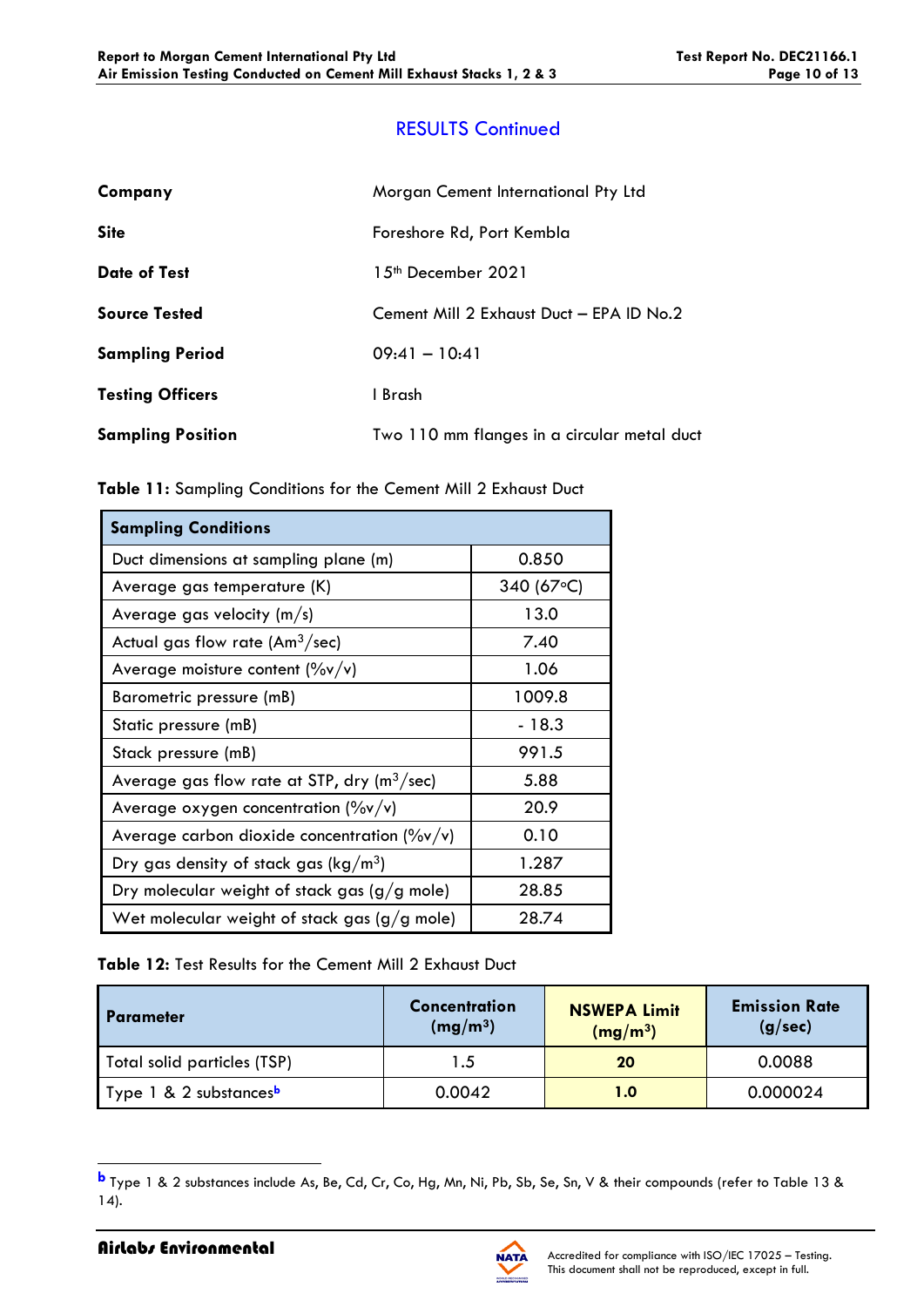### RESULTS – Continued

| <b>Metal/Metal Compound</b>               | Concentration<br>(mg/Nm <sup>3</sup> ) | <b>Emission Rate</b><br>(g/sec) |
|-------------------------------------------|----------------------------------------|---------------------------------|
| Antinomy (Sb) & its compounds             | < 0.00009                              | < 0.0000005                     |
| Arsenic (As) & its compounds              | < 0.00009                              | < 0.0000005                     |
| Cadmium (Cd) & its compounds              | 0.000027                               | 0.00000016                      |
| Lead (Pb) & its compounds                 | 0.00070                                | 0.0000041                       |
| Mercury (Hg) & its compounds              | 0.000016                               | 0.000000092                     |
| Total Type 1 substances & their compounds | 0.00074                                | 0.0000044                       |

#### Table 13: Concentration of Type 1 Substances and their Compounds - 15<sup>th</sup> December 2021

Table 14: Concentration of Type 2 Substances and their Compounds - 15<sup>th</sup> December 2021

| <b>Metal/Metal Compound</b>               | Concentration<br>(mg/Nm <sup>3</sup> ) | <b>Emission Rate</b><br>(g/sec) |
|-------------------------------------------|----------------------------------------|---------------------------------|
| Beryllium (Be) & its compounds            | < 0.00009                              | < 0.0000005                     |
| Chromium (Cr) & its compounds             | 0.00088                                | 0.0000052                       |
| Cobalt (Co) & its compounds               | < 0.00009                              | < 0.0000005                     |
| Manganese (Mn) & its compounds            | 0.0012                                 | 0.0000073                       |
| Nickel (Ni) & its compounds               | 0.00047                                | 0.0000028                       |
| Selenium (Se) & its compounds             | 0.00057                                | 0.0000034                       |
| Tin (Sn) & its compounds                  | 0.00010                                | 0.00000057                      |
| Vanadium (V) & its compounds              | 0.00011                                | 0.00000067                      |
| Total Type 2 substances & their compounds | 0.0033                                 | 0.000020                        |

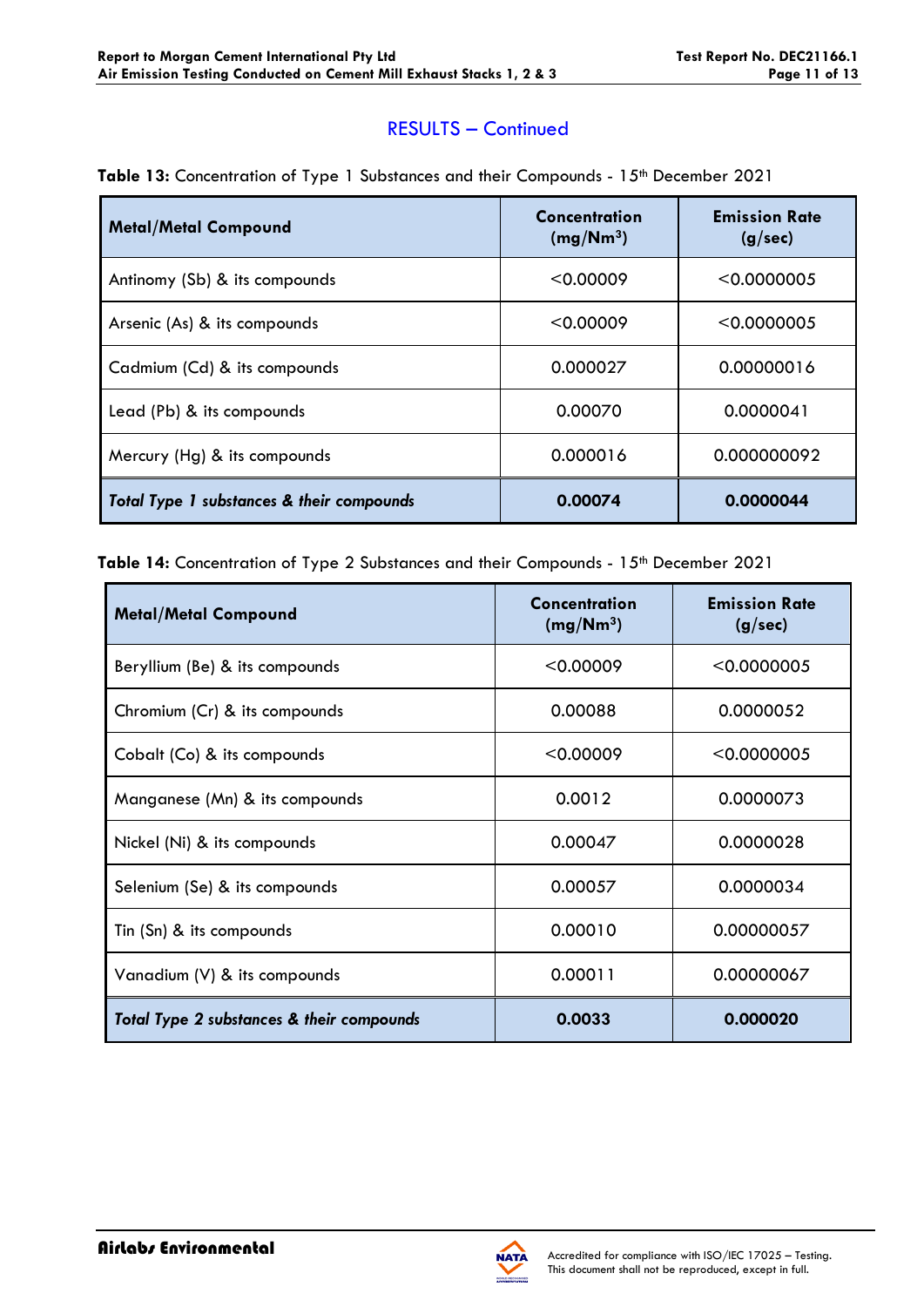# RESULTS Continued

| Company                  | Morgan Cement International Pty Ltd          |
|--------------------------|----------------------------------------------|
| <b>Site</b>              | Foreshore Rd, Port Kembla                    |
| <b>Date of Test</b>      | 14 <sup>th</sup> December 2021               |
| <b>Source Tested</b>     | Cement Mill 3 Exhaust Duct - EPA ID No.3     |
| <b>Sampling Period</b>   | $13.38 - 14.38$                              |
| <b>Testing Officers</b>  | I Brash                                      |
| <b>Sampling Position</b> | Three 4" sockets in a rectangular metal duct |

| <b>Sampling Conditions</b>                                |              |  |  |
|-----------------------------------------------------------|--------------|--|--|
| Duct dimensions at sampling plane (m)                     | 1.77 x 0.800 |  |  |
| Average stack gas temperature (K)                         | 349 (76°C)   |  |  |
| Average gas velocity (m/s)                                | 22.4         |  |  |
| Actual gas flow rate $(Am3/sec)$                          | 31.7         |  |  |
| Average moisture content $(\%v/v)$                        | 0.43         |  |  |
| Barometric pressure (mB)                                  | 1012.0       |  |  |
| Static pressure (mB)                                      | 1.89         |  |  |
| Stack pressure (mB)                                       | 1013.9       |  |  |
| Average gas flow rate at STP, dry $(m^3/sec)$             | 24.7         |  |  |
| Average oxygen concentration $(\%v/v)$                    | 20.9         |  |  |
| Average carbon dioxide concentration ( $\frac{9}{9}$ v/v) | 0.10         |  |  |
| Dry gas density of stack gas ( $kg/m3$ )                  | 1.287        |  |  |
| Dry molecular weight of stack gas $(g/g$ mole)            | 28.85        |  |  |
| Wet molecular weight of stack gas $(g/g$ mole)            | 28.81        |  |  |

#### **Table 16:** Test Results for the Cement Mill 3 Exhaust Duct

| I Parameter                 | <b>Concentration</b><br>(mg/m <sup>3</sup> ) | <b>NSWEPA Limit</b><br>(mg/m <sup>3</sup> ) | <b>Emission Rate</b><br>(g/sec) |
|-----------------------------|----------------------------------------------|---------------------------------------------|---------------------------------|
| Total solid particles (TSP) | 1.O                                          | 20                                          | 0.025                           |
| Type 1 & 2 substancesc      | 0.0027                                       | 1.0                                         | 0.000070                        |

**c** Type 1 & 2 substances include As, Be, Cd, Cr, Co, Hg, Mn, Ni, Pb, Sb, Se, Sn, V & their compounds (refer to Table 17 & 18).